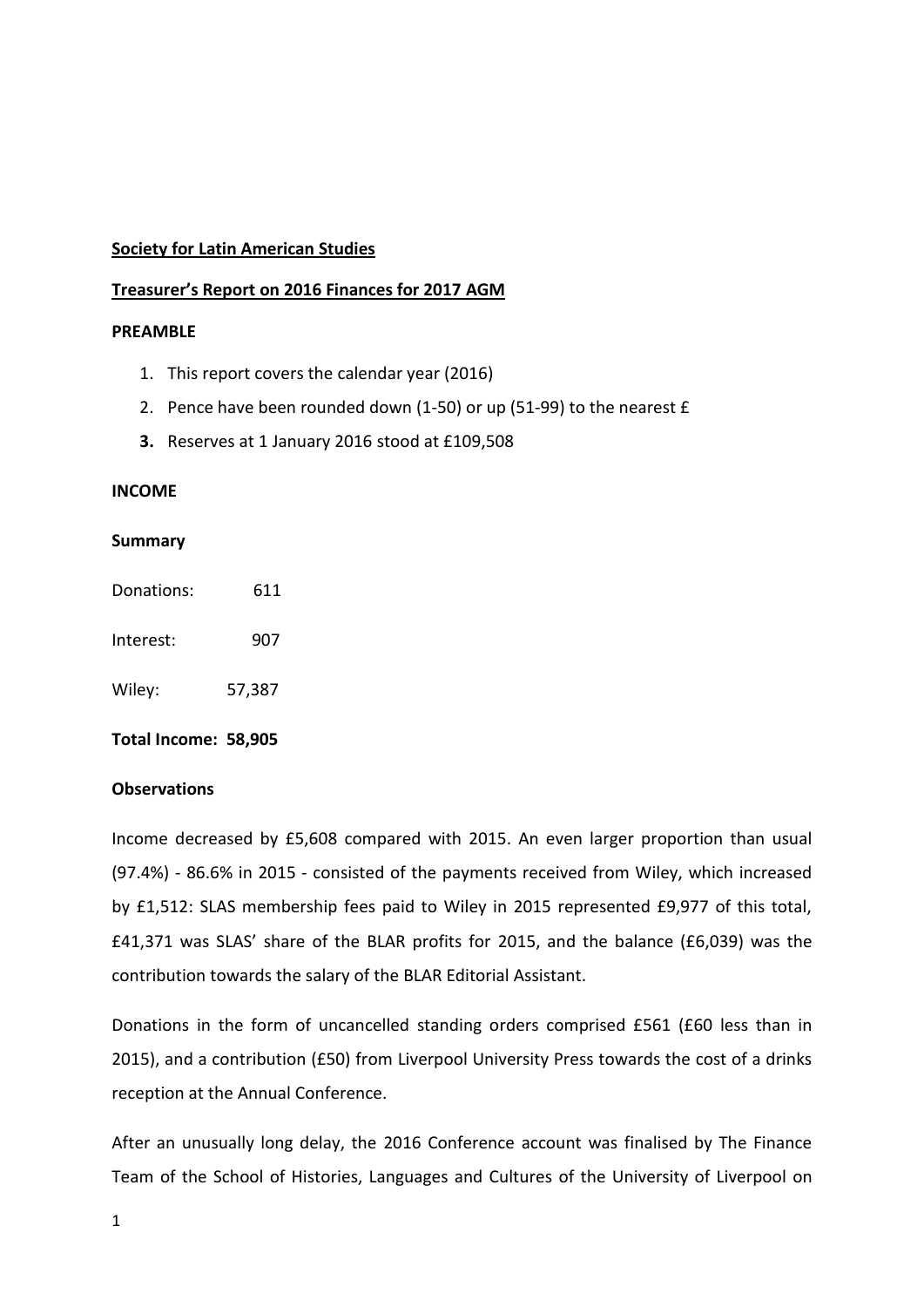13/3/17, although the payment due (£1,500) will not be remitted until mid-April. Given that SLAS itself made an advance payment of £580, the net surplus for the 2017 accounts will be £920. This compares with Conference surpluses of £7,042 and £9,071 in 2015 and 2014 respectively. Clearly, there is some merit in keeping Conference registration fees as low as possible, but the consequence is that for that of 2016, at least, it is no longer possible to report to the AGM that the Conference generated a substantial surplus for reinvestment in various bursary schemes.

Bank interest from a fixed term bond of £75,000 (@1.2%) with Triodos Bank was £900. The Committee resolved on  $18/11/16$  to reinvest the same amount in a new bond (@1.0%) to mature in November 2017, but the late arrival of the instruction resulted in the capital and interest being automatically transferred on 29/11 to an easy access Triodos Business and Charity Deposit Account (paying 0.10%; hence £7 interest in December). Unscrambling this by transferring the deposit to a new fixed term bond (now paying 0.8%) proved to be tedious, but finally succeeded in February; hence, the interest (£600) will not be paid until February 2018.

### **EXPENDITURE**

#### **Summary**

| <b>Blakemore Prize:</b>                  | 600    |
|------------------------------------------|--------|
| <b>BLAR:</b>                             | 21,400 |
| <b>BLAR Prize:</b>                       | 260    |
| Committee Expenses:                      | 7,913  |
| Conference Band/Reception                | 878    |
| Conference LA scholars:                  | 5,000  |
| Conference p/g-post/doc bursaries: 4,200 |        |
| Events:                                  | 3,907  |
| Newsletter/website                       | 1,422  |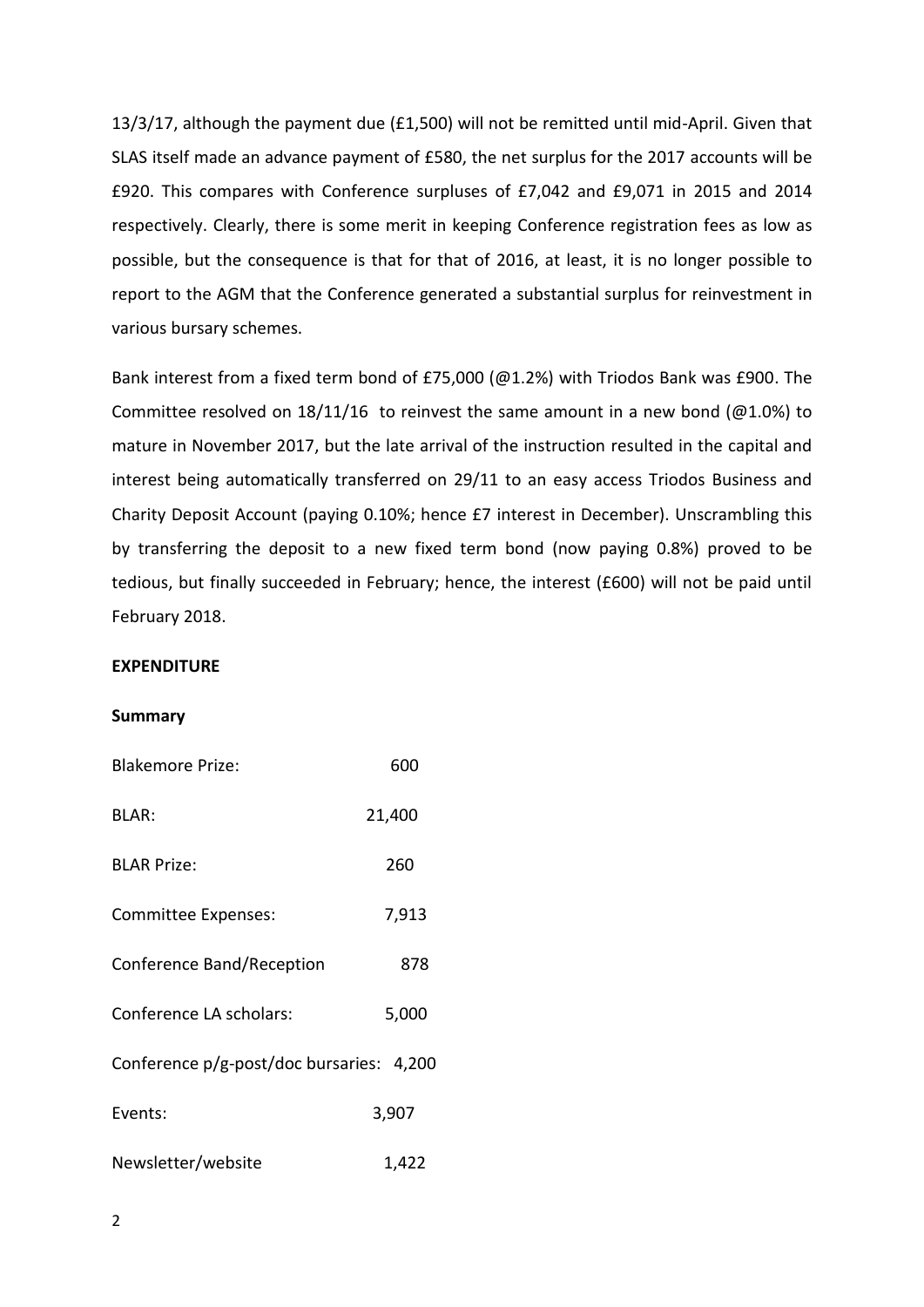| <b>Total Expenditure:</b>                | 64,574 |
|------------------------------------------|--------|
| <b>UCML Subscription:</b>                | 100    |
| P/g Overseas Conference bursaries: 4,000 |        |
| P/g fieldwork bursaries:                 | 11,400 |
| PILAS:                                   | 3,494  |

## **Observations**

As usual, expenditure on BLAR was the largest item, the bulk of it (£17,058) being the amount due to the University of Liverpool for the salary of the Editorial Assistant, and the remaining £4,602 for the purchase of some items of equipment and consumables for him, minor office costs, an overtime payment of £1,000, travel and subsistence costs incurred by the Editorial Assistant and the Editors, the new prize for the best article published in BLAR in the previous year, and the costs incurred by the Coordinating Editor in attending the Annual Conference.

Nineteen awards of £600 each (total £11,400) were made to support fieldwork visits to Latin America by postgraduate research students; a twentieth was offered but not claimed. Eight awards of £500 each (total £4,000) were made to assist research students with the costs of presenting papers at overseas conferences. Twenty-one bursaries of £200 each (total £4,200) supported postgraduates/post-docs giving papers at the Annual Conference; 25 were offered, but four were not claimed. Expenditure on PILAS, primarily to support its Annual Conference, held in Newcastle, was £3, 494.

Five awards of £1,000 each were paid to scholars from Latin America participating in the Annual Conference.

'Events' awards totalling £3,907 were paid for conferences and workshops at University College London, Birkbeck College, Goldsmiths College, Queen's University Belfast, ILAS, and the University of Manchester.

Committee expenses - primarily reimbursements for travel, subsistence, and accommodation - incurred by members attending the four meetings held in Liverpool (two)

3